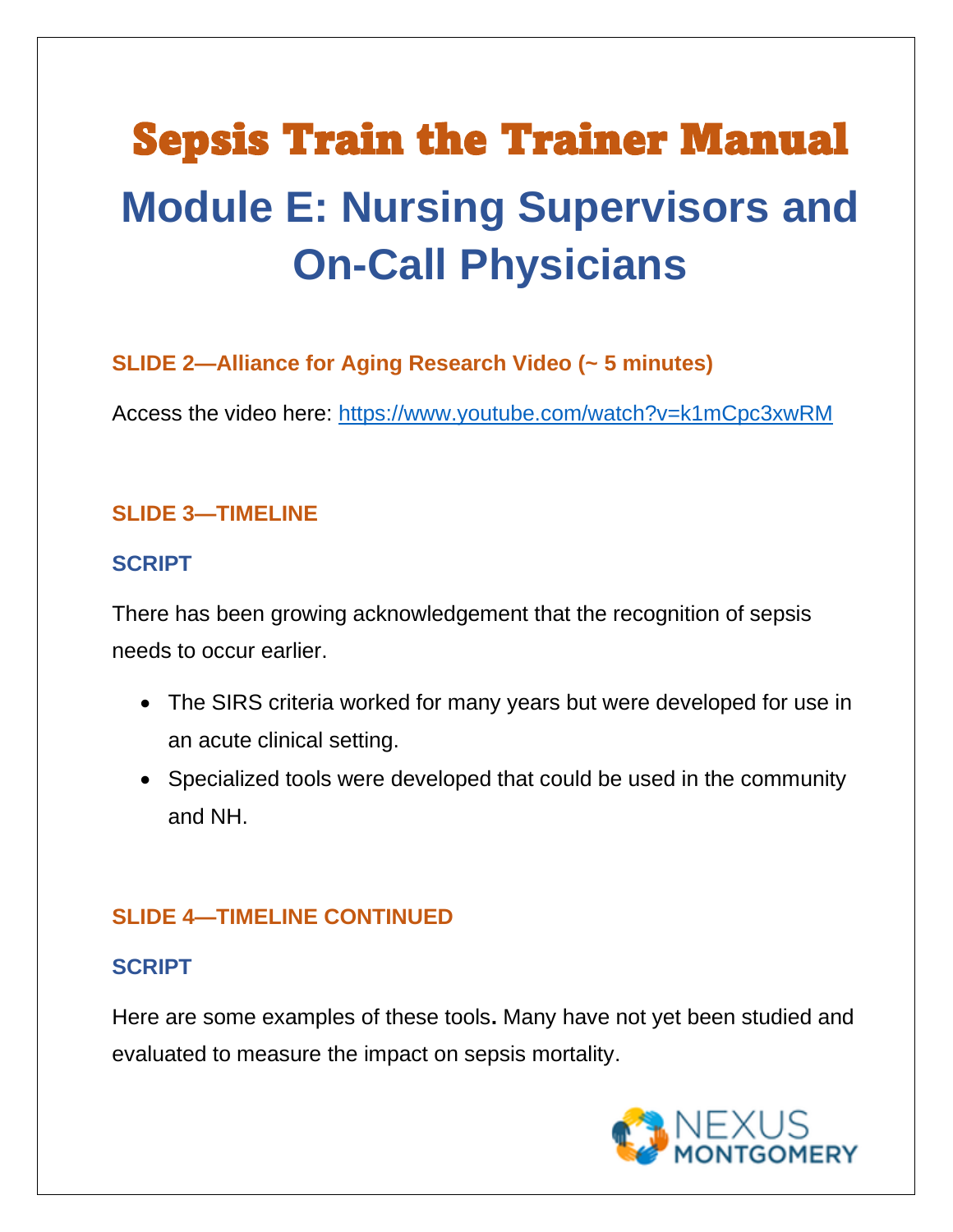### **SLIDE 5—CHART COMPARING CRITERIA USED FOR SEPSIS RECOGNITION**

#### **SCRIPT**

This chart compares the sensitivity and specificity of SIRS and qSOFA and the Minnesota 100 with temperature measurements.

### **SLIDE 6—REVIEW OF NURSING HOME SCREENING TOOL FOR USE WITH SEPSIS DIAGNOSIS**

#### **SCRIPT**

Sloane compared the use of SIRS, qSOFA and the Minnesota Surviving Sepsis 100/100/100 tools.

- They all performed pretty well in the nursing home setting.
- The Minnesota tool was more predictive of sepsis in the 12 hours immediately prior to residents being transferred to an acute care facility.
- Almost no one was using the Glasgow coma scale that was part of qSOFA.
- Almost every was making some kind of a notation of mental status so it was clear that mental status changes were being observed.
- Temperature changes were also similarly predictive of sepsis.
- It's noteworthy that fewer than 1 in 5 residents who were ultimately transferred to acute care had a visit from a NP or physician prior to transfer.

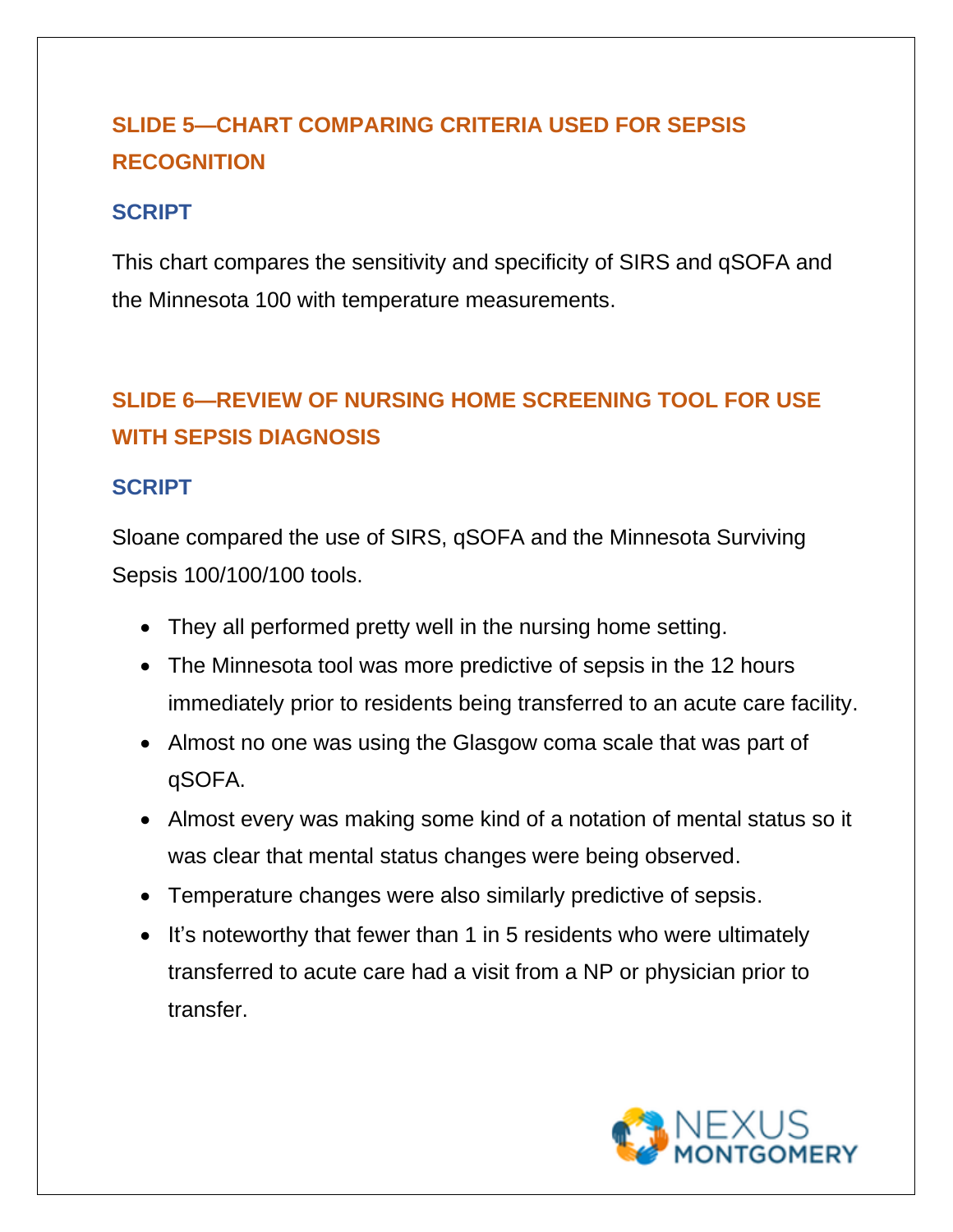#### **SLIDE 7—SIRS CRITERIA STARFORM BUG**

#### **SCRIPT**

Nevada took the SIRS criteria and created a graphic using a bug.

- It's a quick checklist that includes vital sign abnormalities.
- Once signs are present. Then there is an easy checklist of symptoms of infections.
- It's something that could be posted or could be revised to be a paper checklist to carry around.
- This could be targeted at specific patients who might be at higher risk for sepsis.

#### **SLIDE 8—SYSTEMIC INFLAMMATORY RESPONSE SYNDROME (SIRS)**

- So as with other tools, the SIRS criteria revolve around changes in vital signs.
- Temperature, Respiratory rate, heart rate along with a laboratory focused on white blood cell count.
- The numbers for this tool are slightly different and not as easy to remember as for the Minnesota tool.

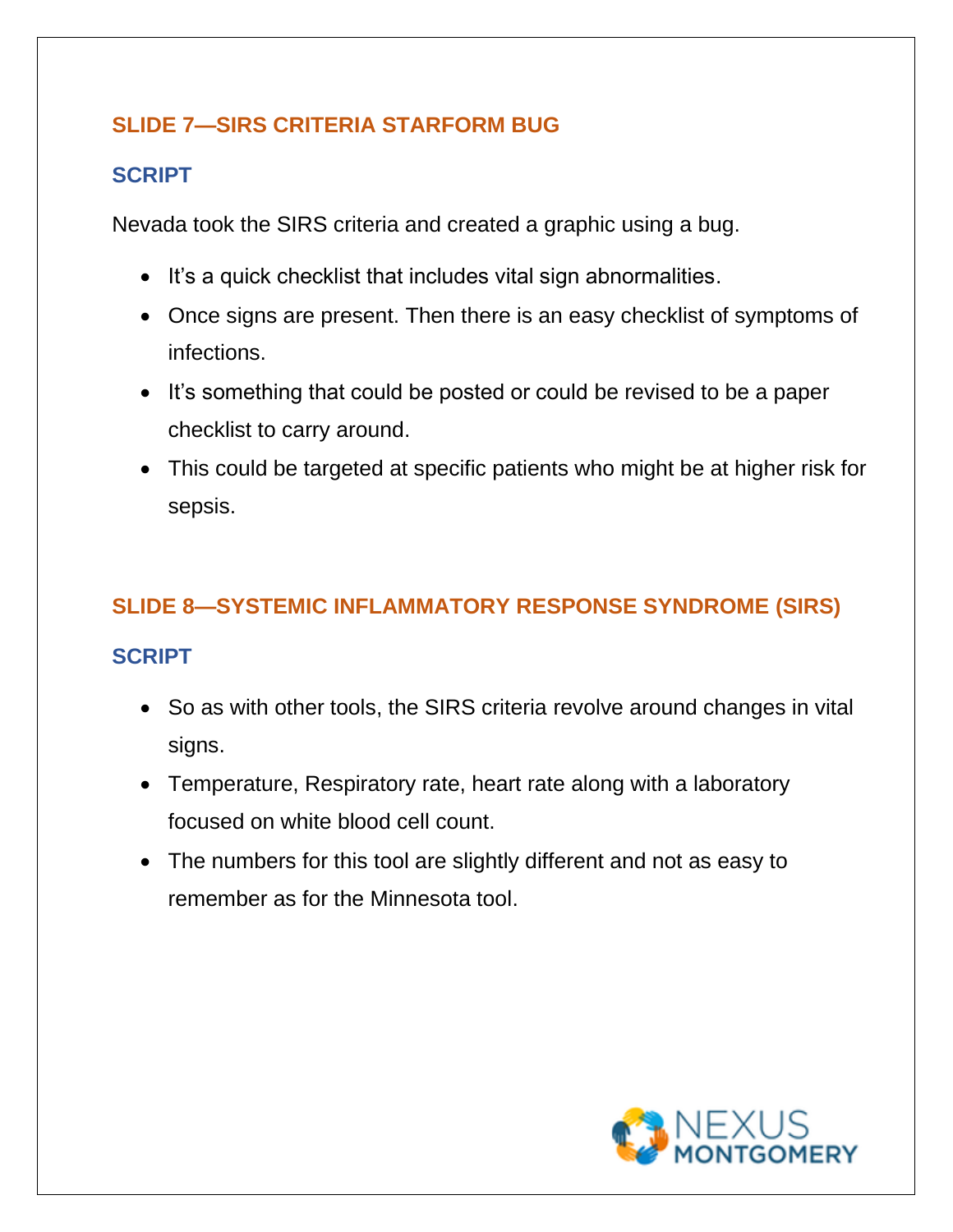#### **SLIDE 9—SIRS CRITERIA**

#### **SCRIPT**

The SIRS criteria are moderate in correctly identifying those who have sepsis with a positive screen**.** The SIRS criteria are low in correctly predicting which people do not have disease.

#### **SLIDE 10—SIRS GAVE WAY TO SOFA AND QSOFA IN 2014**

#### **SCRIPT**

Q sofa stands for quick sequential organ failure assessment.

#### **SLIDE 11—QSOFA**

#### **SCRIPT**

SOFA and QSofa were developed in 2014 by the Third International Sepsis Consensus Definitions Panel.

- They were developed as tools to be used outside of emergency rooms or ICU settings.
- The 3 criteria generate a score that predicts greater risk for poorer outcomes.

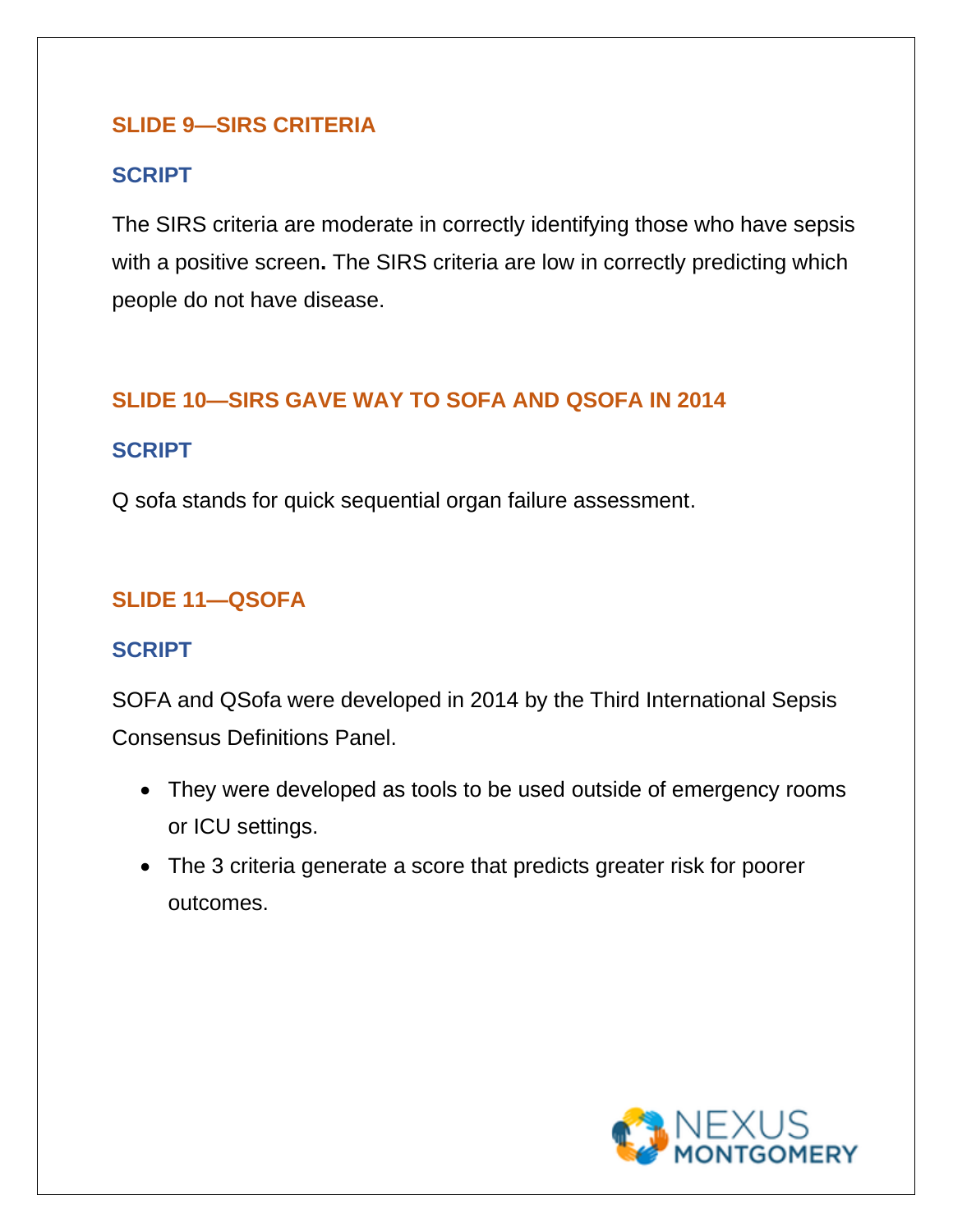#### **SLIDE 12**—**Q SOFA continued**

#### **SCRIPT**

These criteria are

1) score on Glasgow Coma Scale < 15

2) a blood pressure less than 100 and

3) a respirator rate greater than 22 per minute.

If the qSOFA is 2 or more accompanied by a new infection it predicts a greater risk of death.

#### **SLIDE 13—Q SOFA continued**

This website (https://gsofa.org/calc.php) can be used to enter data values to make the calculation of a qSOFA score.

#### **SLIDE 14—qSOFA LIMITATIONS**

**SCRIPT**

Read Bullets

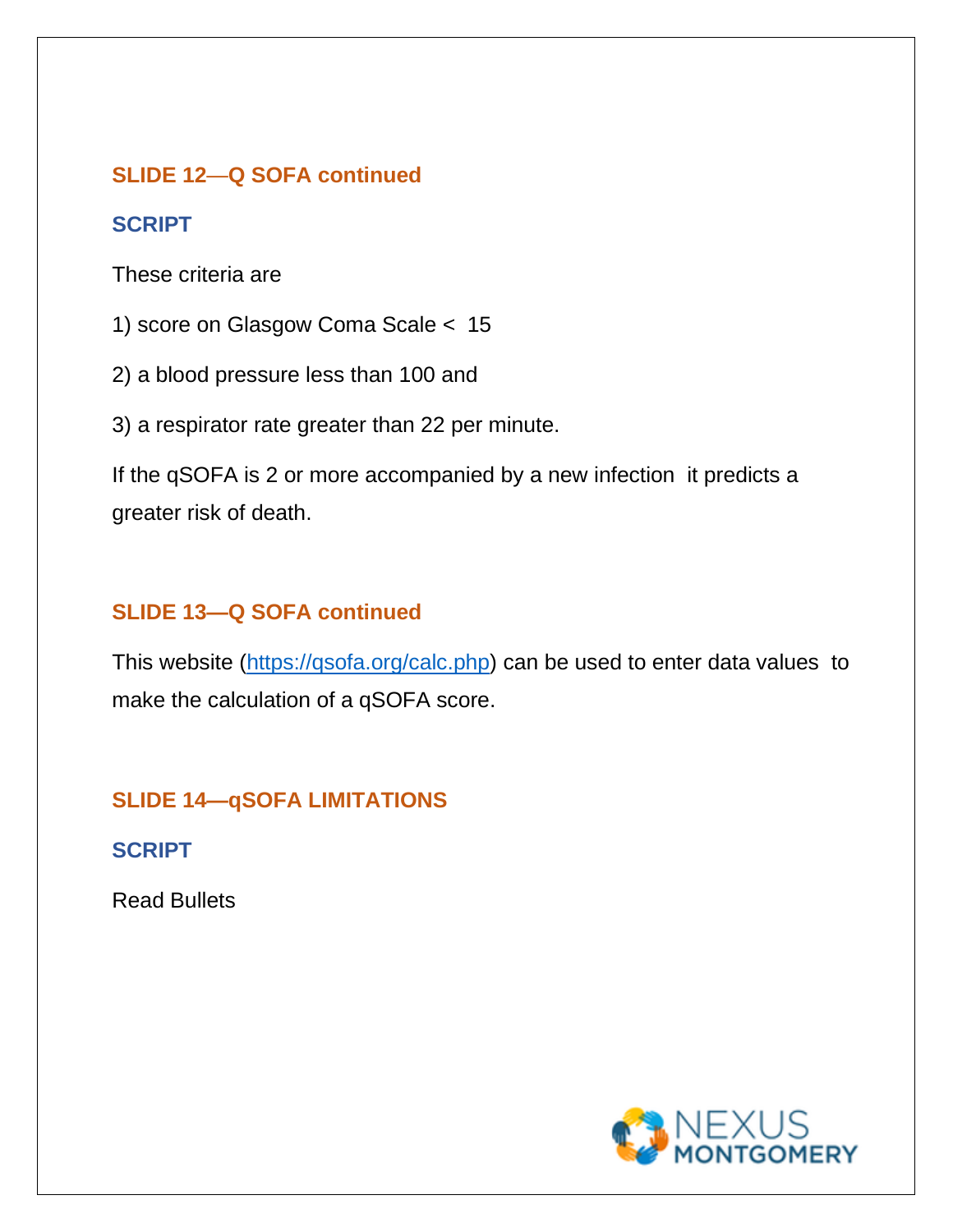#### **SLIDE 15—MINNESOTA HOSPITAL ASSOCIATION**

#### **SCRIPT**

The Minnesota Hospital Association developed a tool for use in skilled nursing facilities.

### **SLIDE 16—MINNESOTA HOSPITAL ASSOCIATION SEPSIS SCREENING TOOL**

#### **SCRIPT**

The first part of the tool governs screening prior to notifying the attending physician or nurse practitioner on call.

- When there is an infection present, and the SIRS criteria are met then the screen is considered positive
- This should trigger a discussion with nursing supervisors, a review of advanced directives and orders and some communication to the resident's designated family member or caregiver.
- Then the provider should be notified using accepted protocols e.g., for notification.

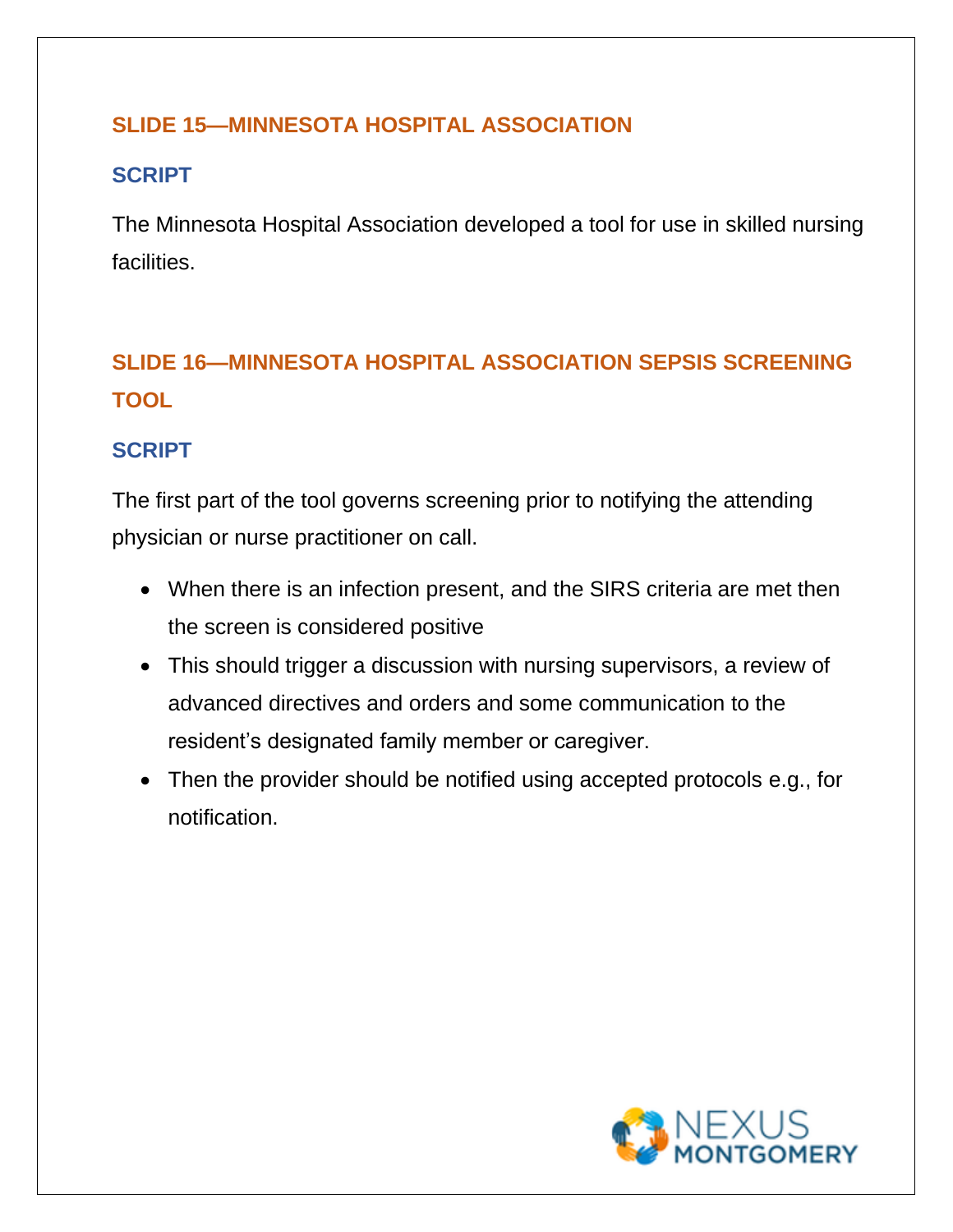### **SLIDE 17—MINNESOTA HOSPITAL ASSOCIATION SEPSIS SCREENING TOOL**

#### **SCRIPT**

Once the provider is notified, you will need to make decisions based on established protocols for whether the resident can be treated on site or should be transferred.

- This decision will depend upon the availability of trained personnel, supplies, equipment and medication.
- It will also depend upon directive that may be in place for a particular resident.

### **SLIDE 18—MINNESOTA HOSPITAL ASSOCIATION SEPSIS SCREENING TOOL USES**

#### **SCRIPT**

This tool was created to foster a dialogue between front line medical staff (CNAs, LPNS, RNs) and clinicians.

- It was specifically designed for the skilled nursing home settings and other long term care settings
- It was created in response to rising death rates from sepsis in older adults

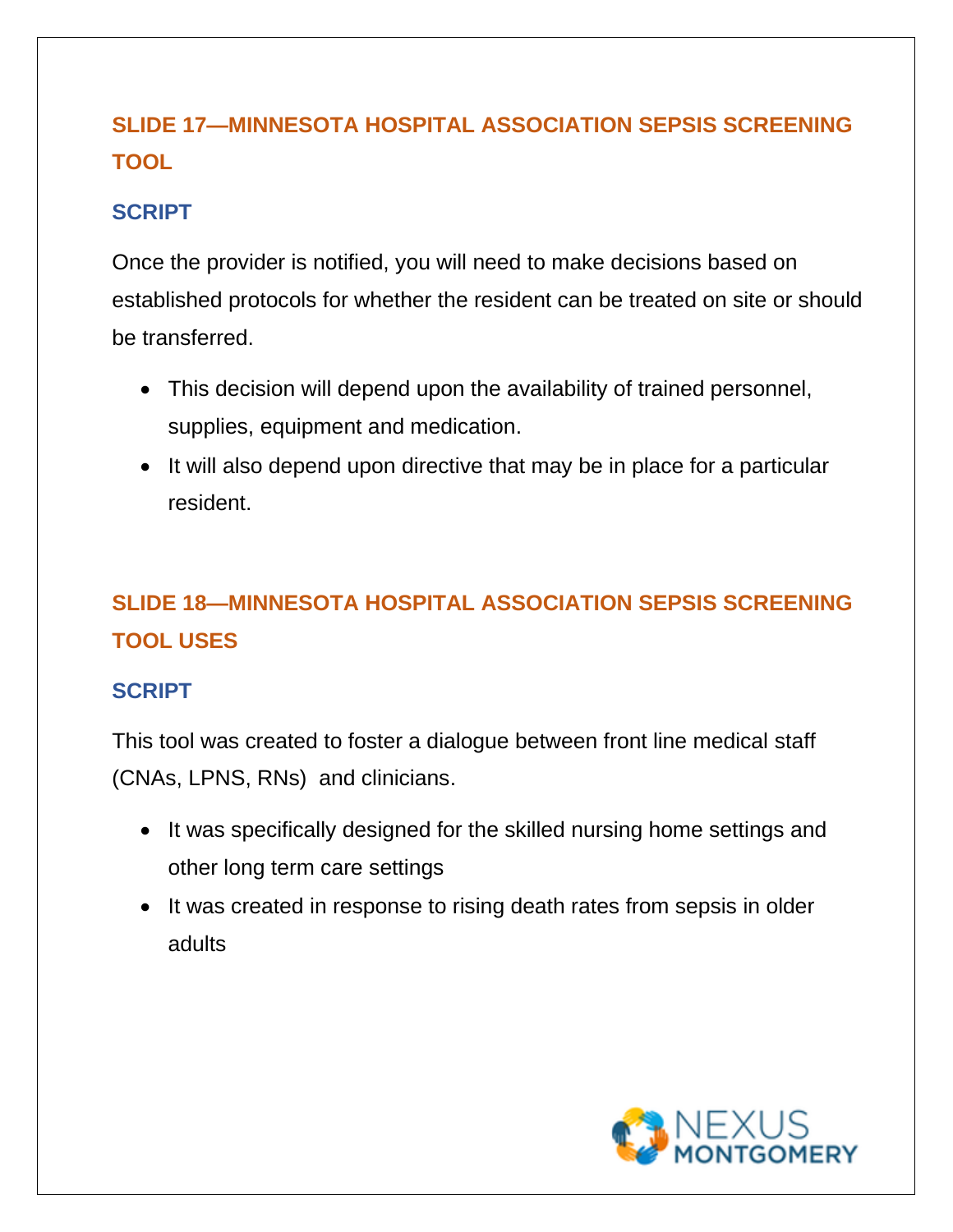### **SLIDE 19—MINNESOTA HOSPITAL ASSOCIATION SEPSIS SCREENING TOOL USES CONTINUED**

#### **SCRIPT**

The 100's make the tool really easy to remember and to apply.

- The screen is triggered if the temperature is above 100, if the heart rate is above 100 and if systolic blood pressure is below 100
- An additional criterion is mental status. Has the resident's mental status changed from their baseline?

#### **SLIDE 20—ATLANTIC QUALITY IMPROVEMENT TOOL**

#### **SCRIPT**

Here is another tool which was developed as part of a quality improvement project. This was funded by the Centers for Medicare and Medicaid Services.

- It uses similar criteria to the other tools.
- Changes in vital signs or mental status coupled with signs of infection suggest a notification to the health care provider.
- Two of the criteria on the left side of the chart must be triggered along with signs of infection.
- The algorithm suggests additional actions that can be taken to confirm sepsis if the vital signs are not triggered.
- These labs include white blood cell count, 2 blood cultures, lactate levels, coagulation, serum creatinine, , platelet count, bilirubin, urinalysis and urine culture, and blood glucose.

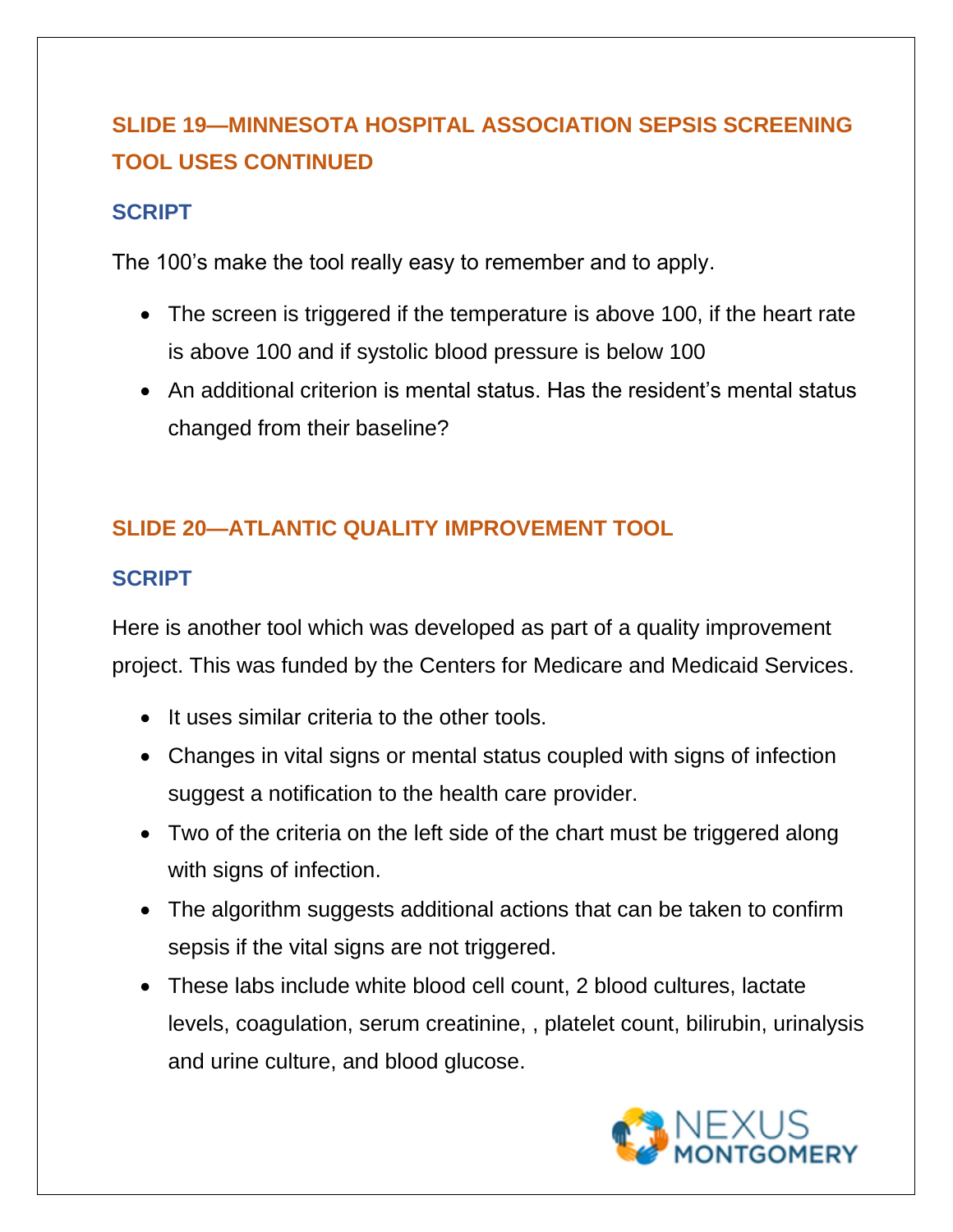• Reference values for these labs are included in the tool.

#### **SLIDE 22—ATLANTIC SCREENING TOOL LIMITATIONS**

#### **SCRIPT**

The tool is helpful in that it provides clear criteria for early identification of sepsis in nursing home facilities.

- The tool relies on laboratory tests ultimately, to determine if a resident is sepsis.
- This may be difficult to accomplish promptly in some skilled nursing facilities.
- The tool does not explicitly provide recommendations or criteria for transfer to an acute care facility.

#### **SLIDE 21—ATLANTIC SCREENING TOOL USES**

#### **SCRIPT**

Includes vital sign and laboratory criteria for early identification of sepsis**.**  Includes consideration of patient's wishes.

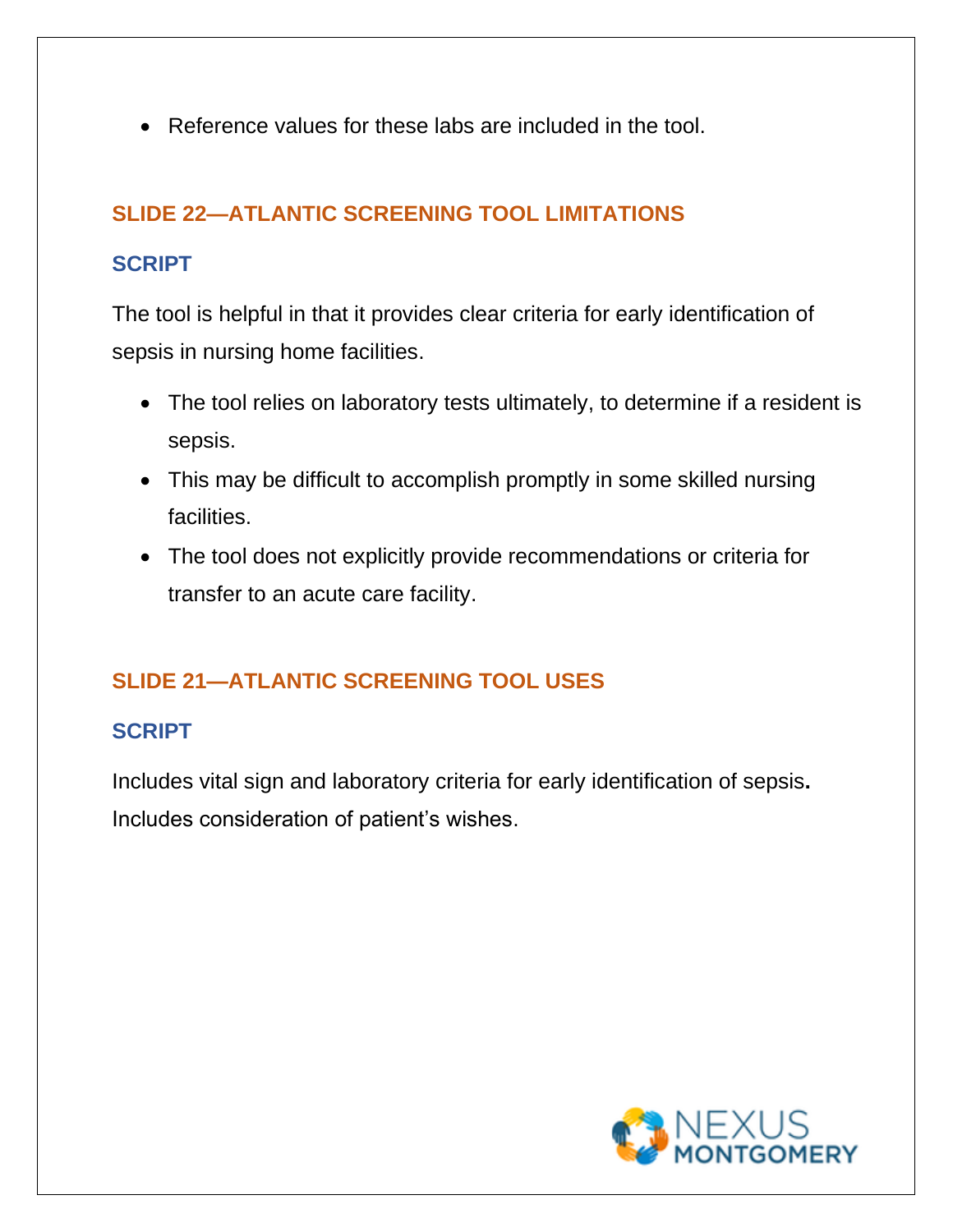#### **SLIDE 23—INTERACT TOOL**

#### **SCRIPT**

This algorithm is part of a pathway diagram created by INTERACT. The INTERACT tools include a variety of guides and algorithms for use in skilled nursing facilities.

#### **SLIDE 24—INTERACT CONTINUED**

#### **SCRIPT**

All of these tools will assist with early sepsis identification, management in skilled nursing and long-term care settings and decision making about when to transfer.

#### **SLIDE 25**—**STOP AND WATCH**

#### **SCRIPT**

The stop and watch tool is intended for personnel with a lower level of training.

- This could be used to assist CNAs or LPNS who are delivering bedside care.
- This is an easy tool for someone to use.
- It could even be used to train family members and people working in ancillary services e.g., physical therapy or food service.

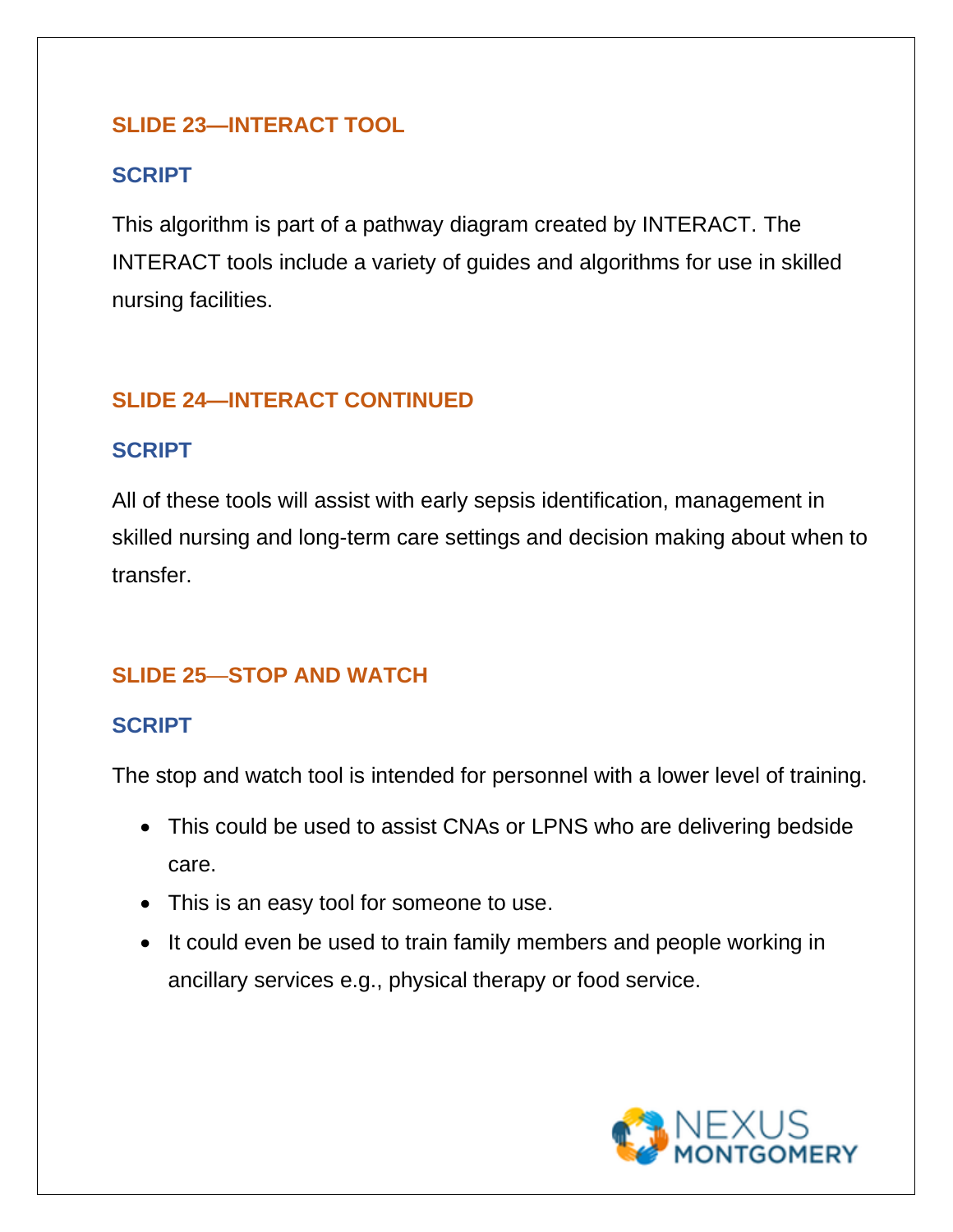• It does not require labs or even vital sign data to make a determination whether to alert a higher trained person of a change in condition in a resident.

#### **SLIDE 26—SEVERE SEPSIS SCREENING TOOL**

The Nevada Severe Sepsis Coalition created a screening tool.

- This was also intended for skilled nursing facilities and long-term care settings.
- It combines signs of infection and the SIRS criteria.
- Vital signs are used to pinpoint organs that might be failing.

#### **SLIDE 27—INFECTION**

#### **SCRIPT**

If a resident is showing signs of infection or is on antibiotic therapy that is an early warning sign**. I**f vital signs are such that the SIRS criteria are met, then another warning sign exists.

#### **SLIDE 29—ORGAN DYSFUNCTION**

#### **SCRIPT**

If there are signs of organ dysfunction in a particular system another warning sign exists and it can also guide the search for a specific site for infection if that is not known.

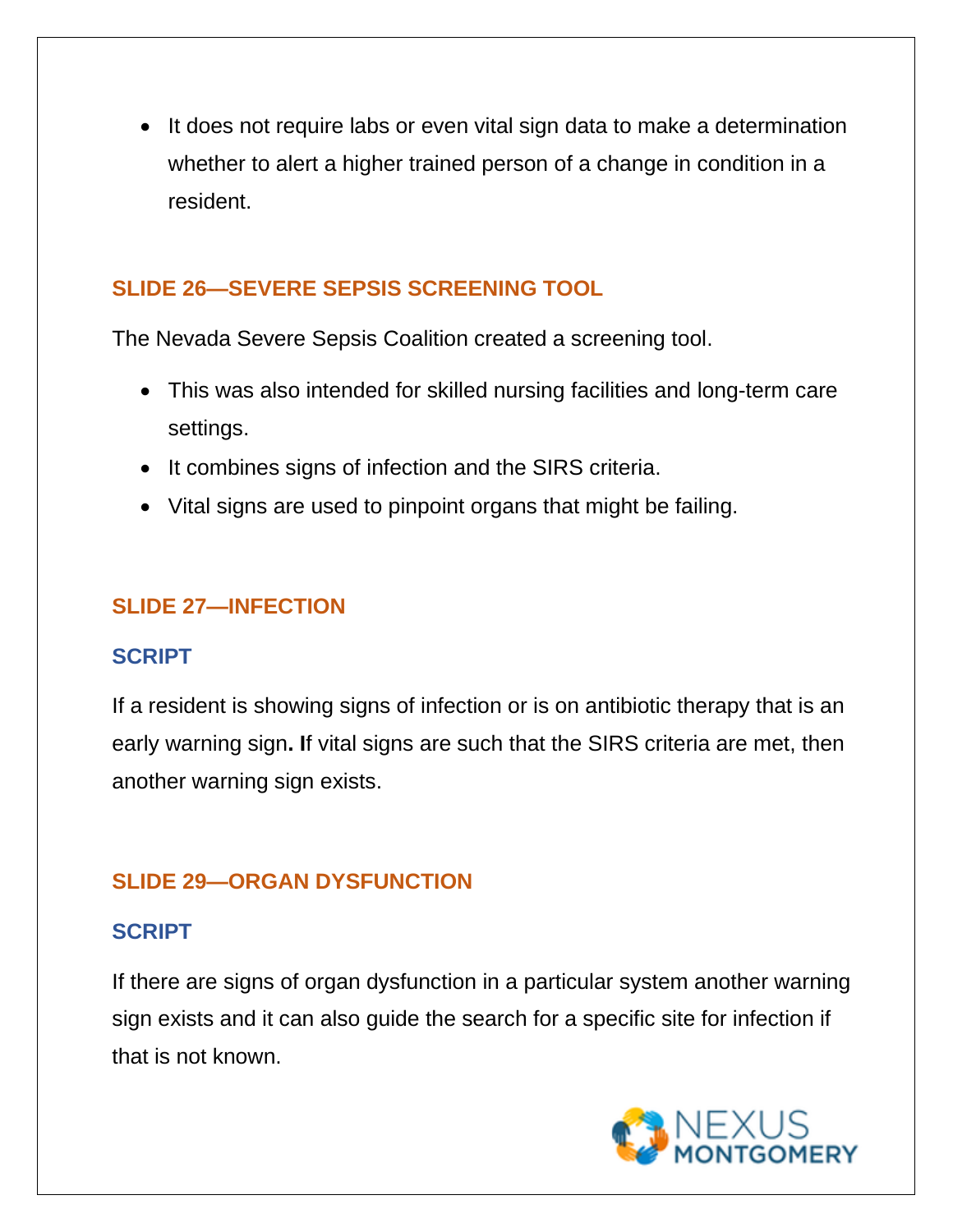#### **SLIDE 30—LABS**

#### **SCRIPT**

Recent labs provide an additional indicator of sepsis. Reference values are provided.

#### **SLIDE 31—LABS CONTINUED**

If one laboratory value exceeds the reference thresholds that is a sign warning of possible sepsis.

#### **SLIDE 32—MEASURING VITAL SIGNS**

Almost all of the screens require measuring vital signs.

It is important that you create systems for staff who measure vital signs to know when to report abnormal values to a superior.

#### **SLIDE 33—TOOL COMPARISON CHART**

**SCRIPT:** This chart can be used to compare some of the common elements of the various tools presented.

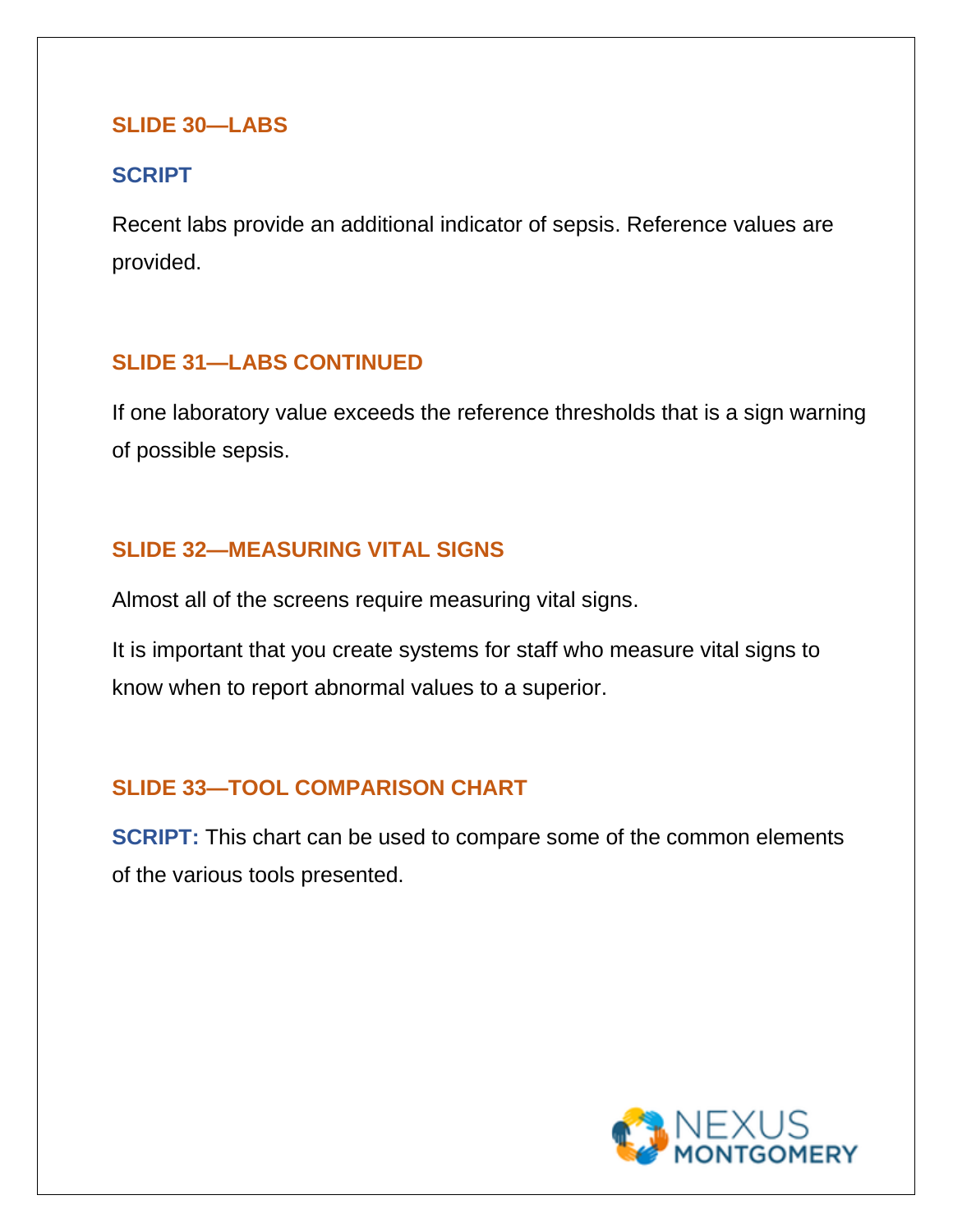#### **SLIDE 34—DETERMINING IF THERE IS AN INFECTION**

#### **SCRIPT**

A first step with almost all of the tools is to determine if there is an infection. It is also important to determine where the infection is e.g., urinary tract, or pneumonia.

### **SLIDE 35—DOCUMENTING CHANGES IN SYMPTOMS ASSOCIATED WITH A SYSTEM**

**SCRIPT:** There are tools that most SNFs use to report significant changes in symptoms.

- The SBAR tool is the standard approach.
- SBAR tools have been created in many different forms.
- INTERACT and AHRQ are two places where tools can be obtained.

### **SLIDE 36—INFORMING CARE MANAGERS ABOUT THE RESULTS OF ASSESSMENT**

It is important to create clear guidance for personnel who are caring for residents at the bedside so that they can recognize a symptom or change in mental condition that warrants reporting.

• You don't want abnormal results to merely be recorded and not reported.

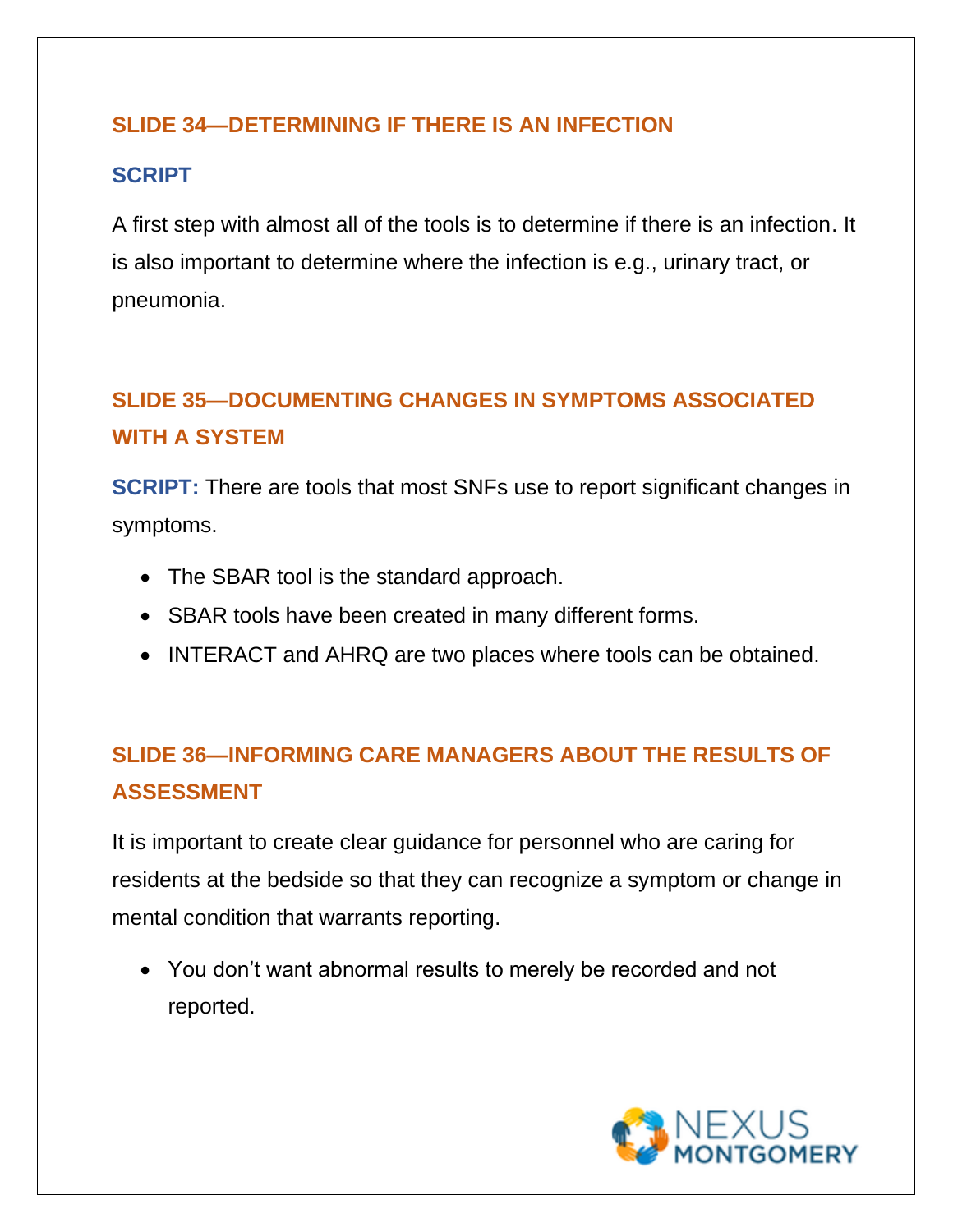• CNAs and LPNs should be encouraged to do so and receive feedback on the disposition of the report so that they know that their actions had consequences

### **SLIDE 37—TRANSITION SLIDE BEST PRACTICES FOR INITIATION OF QUALITY IMPROVEMENT/PERFORMANCE IMPROVEMENT INITIATIVE IN SEPSIS**

#### **SLIDE 38—ROLE OF THE ELECTRONIC HEALTH RECORD**

- Leverage your electronic health record to serve as a data collection tool and repository for predicting risk of sepsis for patients.
- Create a system that makes data collection easy and allows for continuous analysis and surveillance.
- Consider implementing an automated electronic screening process which documents processes of care based on existing data (SIRS criteria, or any other warning system being used).
- Design workflows specific to the level of alert and to the type of personnel using them.

### **SLIDE 39—USE OF THE ELECTRONIC HEALTH RECORD CAN SUPPORT SEPSIS DECISIONMAKING**

• A study of the use of electronic health record alerts showed a reduction in the time to treatment.

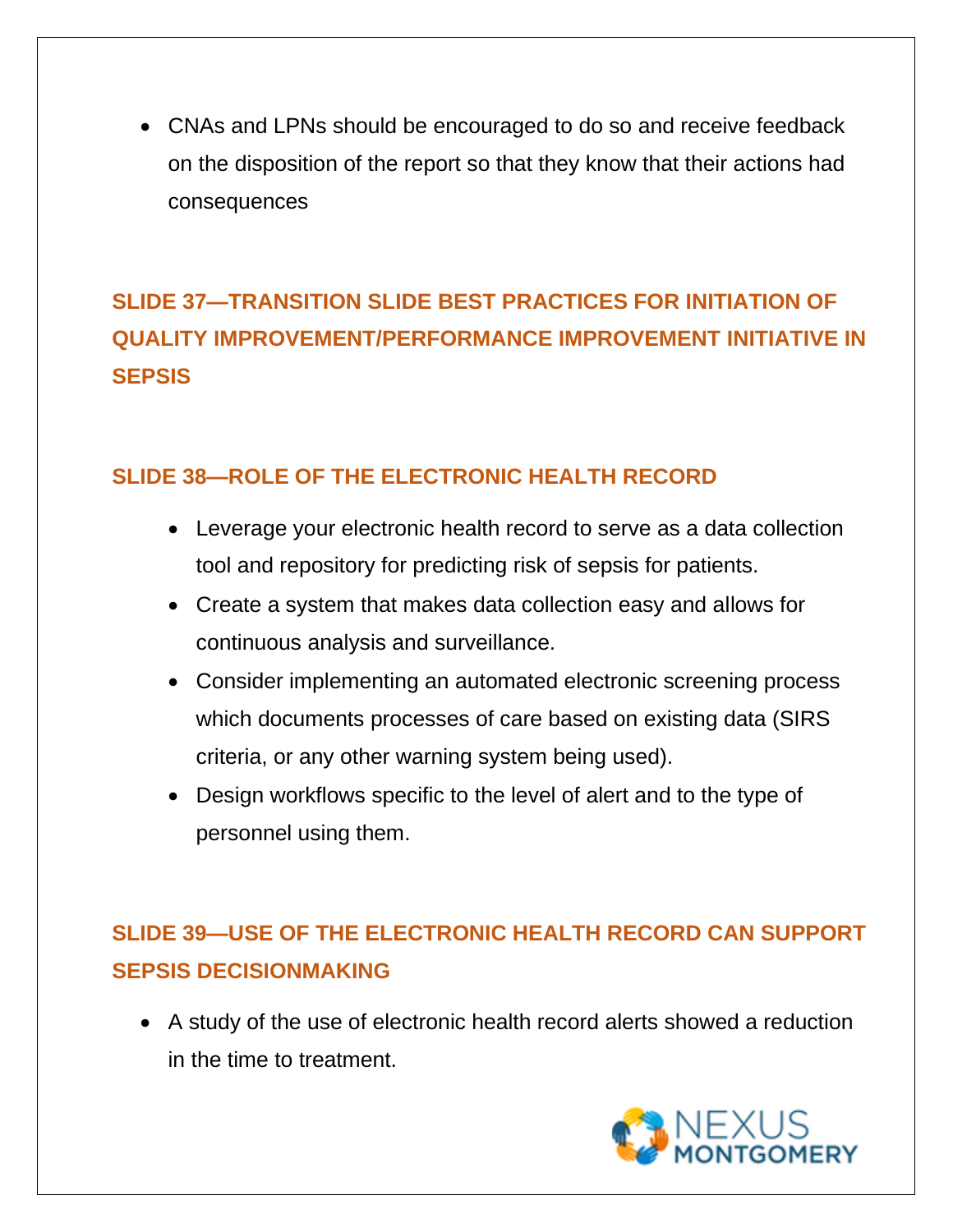- These alerts required affirmative action on the part of the recipient to turn off alerts.
- In addition to nursing personnel, the advanced practice nurse and physicians were sent alerts so that they were aware that a sepsis screen had been triggered.

## **SLIDE 40—NOTIFICATION ALGORITHM FOR ELECTRONIC HEALTH ALERTS**

#### **SCRIPT**

- Data such as but not limited to vital signs (BP, Temp, HR, RR, and SpO2) lab values, nurses notes, and event reports can be entered into electronic health record and can trigger alerts.
- This data can predict the risk of adverse outcomes.
- This data can also serve to be part of an ongoing surveillance system.
- At a minimum, the electronic health alert must provide decision support using SIRS criteria or other common sepsis screening criteria.

#### **SLIDE 41—DEFINITION OF SEPSIS INTERVENTION**

- These four items are part of the initial intervention for suspected sepsis.
- Fluid Bolus, Administration of Broad-Spectrum Antibiotics, White Blood Cell Count and Collection of a Lactic Acid Level.

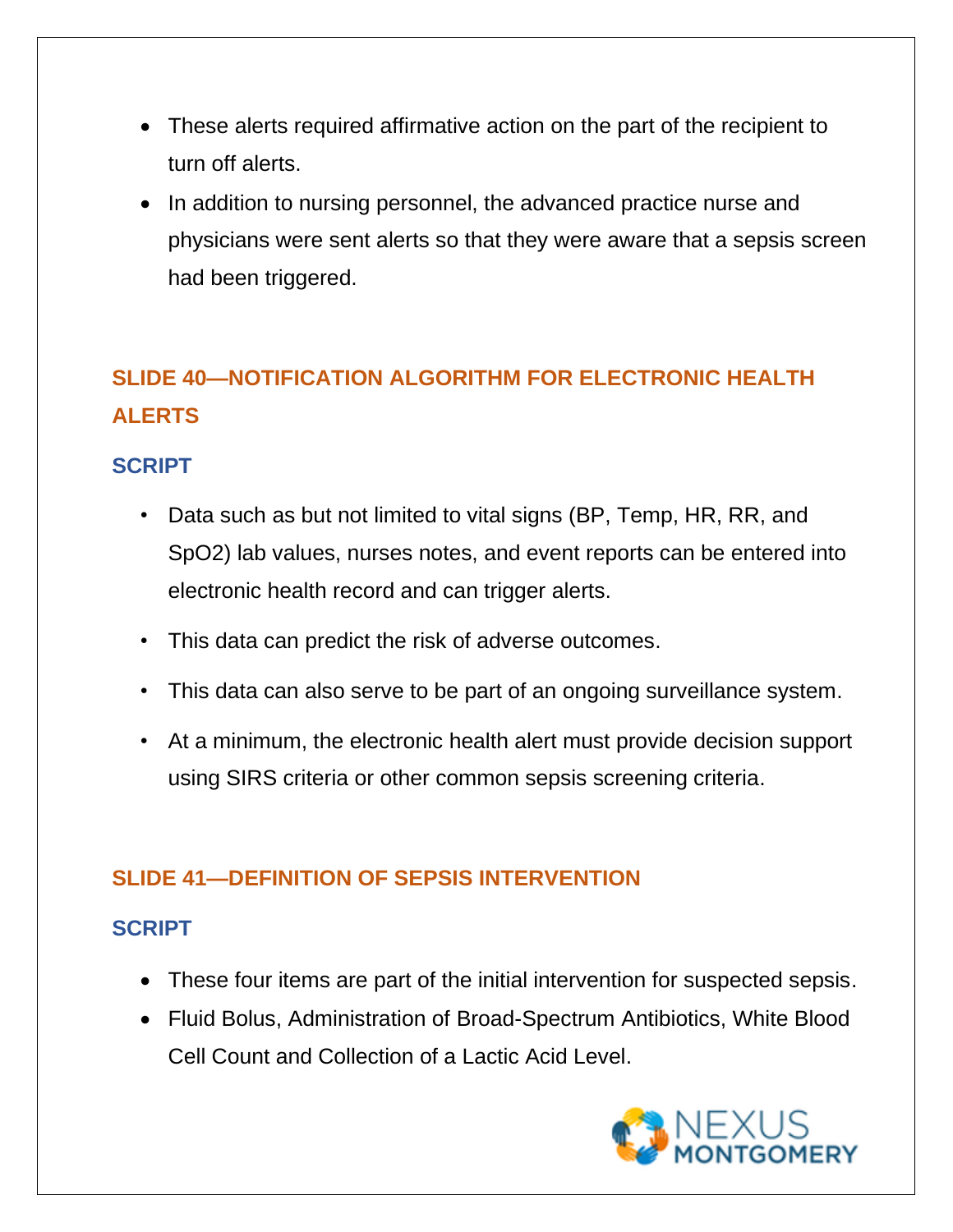### **SLIDE 42—ELECTRONIC HEALTH ALERT ALGORITHM FROM KERCEWSKI**

#### **SCRIPT**

- This chart can help to describe the process by which alerts reach skilled nursing and on-site medical personnel.
- Once data is entered into the electronic record that triggers sepsis screening activity alerts are sent.
- The Certified nursing assistant, physician on call and the RN receive alerts.
- The certified nursing assistant has to enter that the information has been communicated before the alert can be deactivated.
- The RN or physician on call must indicate they have assessed the patient for sepsis and/or opened a sepsis kit to deactivate the alert.

### **SLIDE 43—SIMULATION AS A TOOL FOR CERTIFIED NURSING ASSISTANT TRAINING**

- Training courses for certified nursing assistants for use of sepsis screening tools like STOP AND WATCH have been shown to be effective.
- These trainings focused on early recognition and also on use of SBAR for reporting.

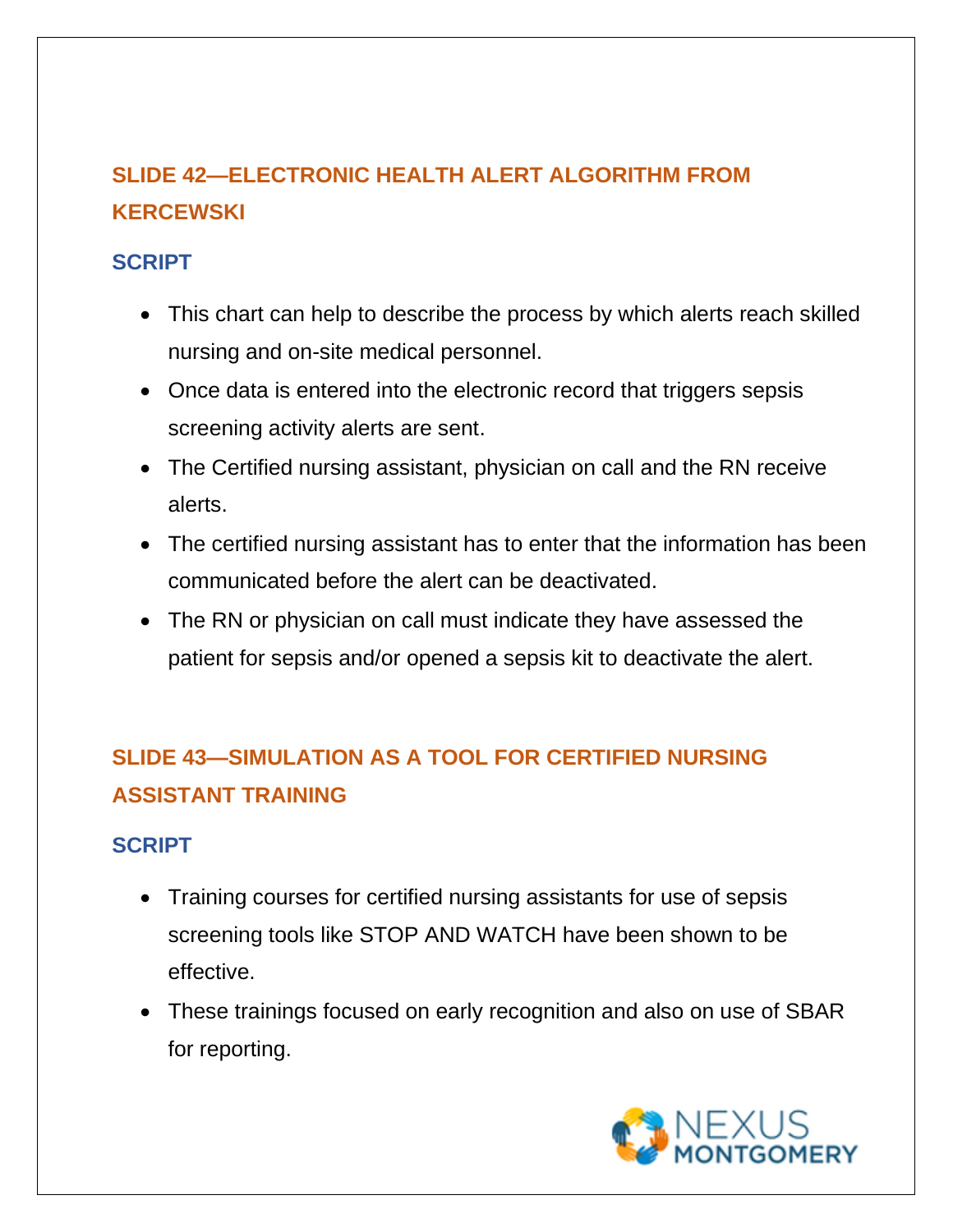### **SLIDE 44—HOUSTON MEDICAL CENTER NURSE BASED EARLY RECOGNITION AND RESPONSE PROGRAM**

#### **SCRIPT**

- Houston Medical Center developed a tool based on SIRS and commonly acquired data like heart rate, respiration, temperature and white blood cell count.
- It used a scale of 0 to 4.
- This was combined with a yes/no indication for mental status.

# **SLIDE 45—NURSE BASED RECOGNITION AND RESPONSE PROGRAM SCRIPT**

- A score of 2 triggers a review by another, more highly trained responder.
- This program was successful in improving the identification of sepsis.

#### **SLIDE 46—NURSE BASED EARLY RECOGNITION AND RESPONSE**

- This program began with a paper form for collecting data.
- Later it was adapted for use with an electronic health record.
- The system would auto populate when fresh lab values and vitals became available.

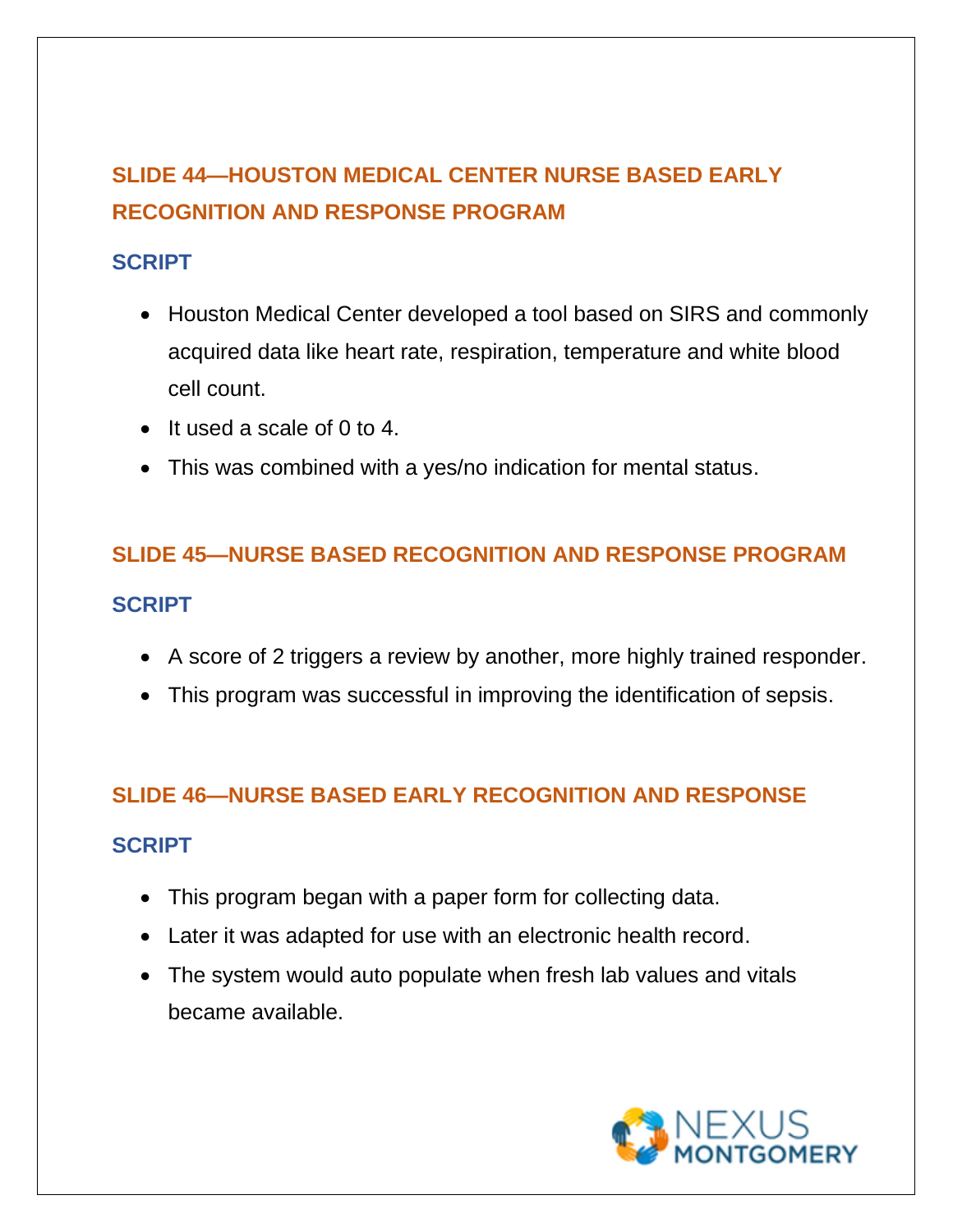# **SLIDE 47—NURSE BASED EARLY RECOGNITION AND RESPONSE SCRIPT**

- After data was reviewed by a second responder the likelihood of sepsis was predicted.
- The algorithm would predict a likely source of infection.
- Treatment could be initiated without physician review.

### **SLIDE 48—NURSE BASED EARLY RECOGNITION AND RESPONSE TRAINING**

#### **SCRIPT**

- This program included mandatory training for nurses (a minimum of 4 hours of training).
- Bedside nurses received simulation training prior to using the tool and annually.

### **SLIDE 49—NURSE BASED EARLY RECOGNITION AND RESPONSE EFFECTIVENESS**

- An evaluation of this program after implementation showed a reduced mortality rate from sepsis.
- This was statistically significant at p < .0001.

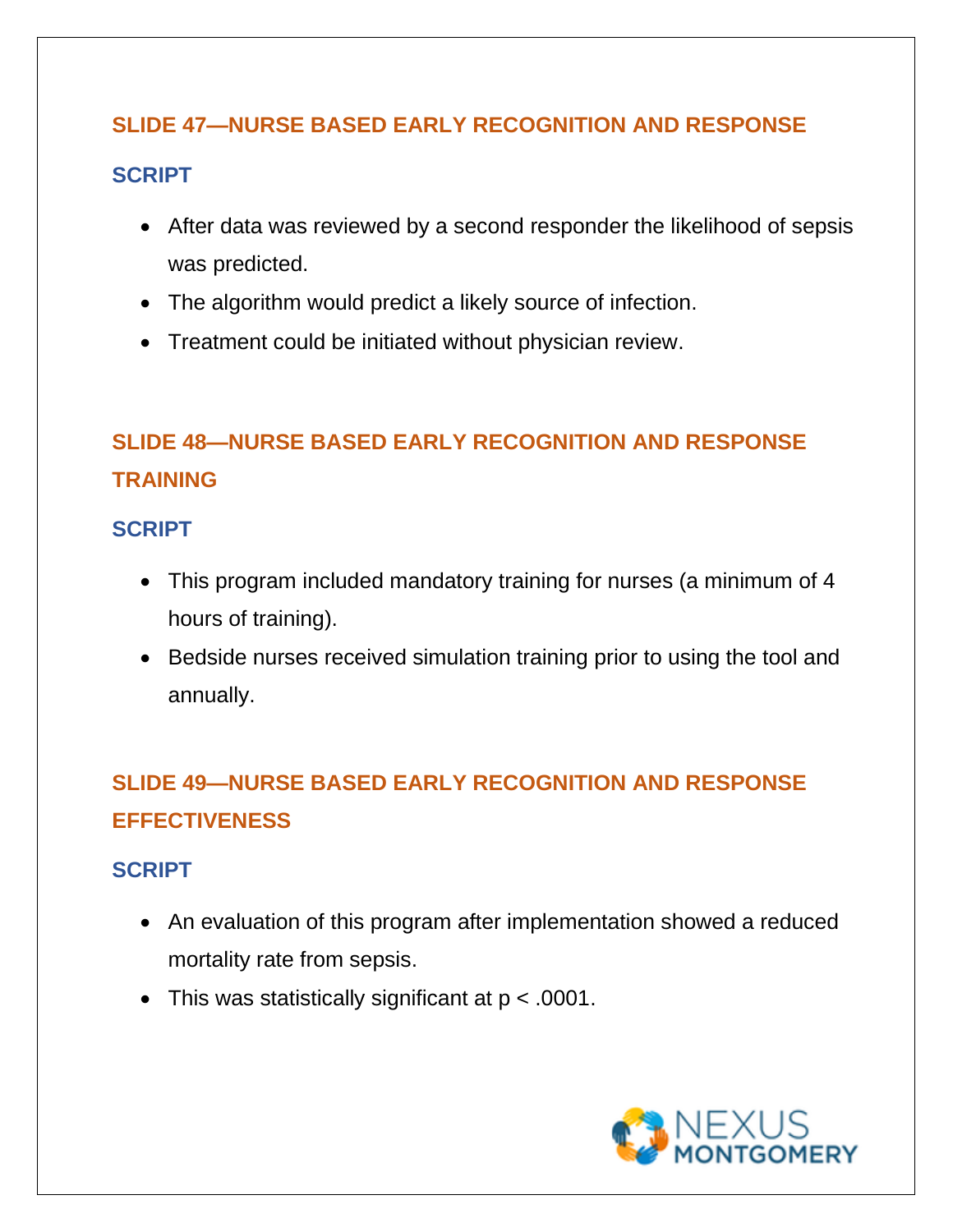#### **SLIDE 50—NURSE BASED EARLY RECOGNITION AND RESPONSE**

#### **SCRIPT**

- A cost benefit analysis showed significant cost savings to the Medicare program.
- Savings occurred in reduction in sepsis stays and in the length of those stays.

### **SLIDE 51—NURSE BASED EARLY RECOGNITION AND RESPONSE COSTS**

#### **SCRIPT**

- While this program was initiated by an acute care hospital, they partnered with local skilled nursing facilities and with long term acute care hospitals.
- The goal of the collaboration was to reduce sepsis related readmissions.
- An additional goal was to decrease costs to CMS for sepsis readmissions.

### **SLIDE 52—NURSE BASED EARLY RECOGNITION AND RESPONSE PROGRAM PRIMARY DRIVERS**

#### **SCRIPT**

• This program demonstrated that early recognition in SNFs of sepsis can shorten stays for sepsis at acute care facilities and sometimes even prevent them from happening.

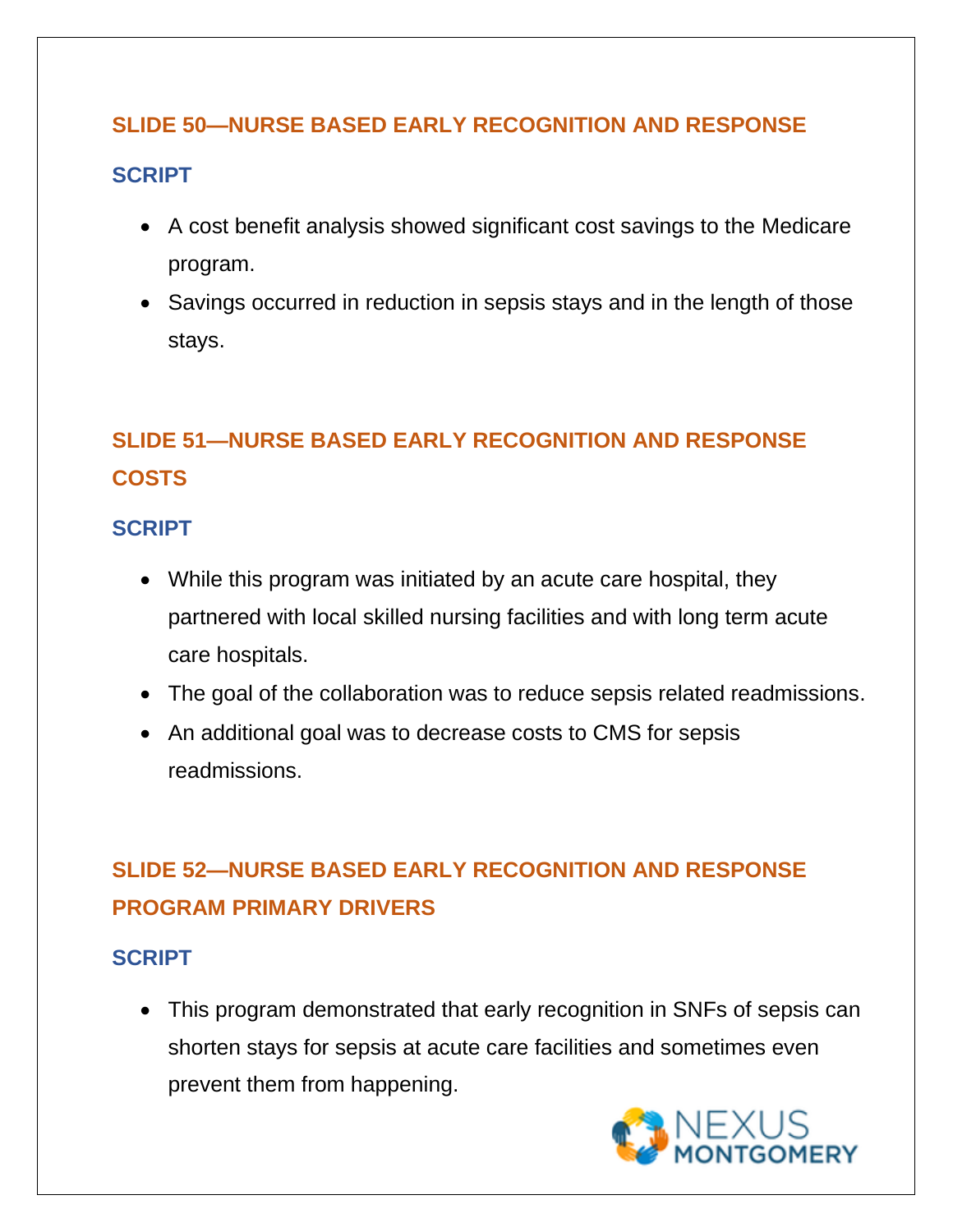• This can be achieved when there is an institutional commitment to improving the quality of sepsis recognition and care.

### **SLIDE 53—NURSE BASED EARLY RECOGNITION AND RESPONSE PROGRAM: SECONDARY DRIVERS**

- Implementation of a program like this requires a planning and implementation team that includes the Medical Director.
- Monthly reviews of the data in the facility and the response to the data are recommended.
- Process to improve care and outcomes must be developed and institutionalized at the facility.
- Continuous training of staff must take place.

### **SLIDE 54—NURSING HOME INFECTION PREVENTIONIST TRAINING COURSE**

- The nursing home preventionist can be a valuable member of the team that plans for quality improvement in sepsis recognition in the nursing home setting.
- CDC offers training for nursing home infection preventionist that can equip those personnel with tools they can use to design a quality improvement initiative.
- These tools include methods to collect and evaluate data on current performance as well as designing ways to evaluate and improve performance.